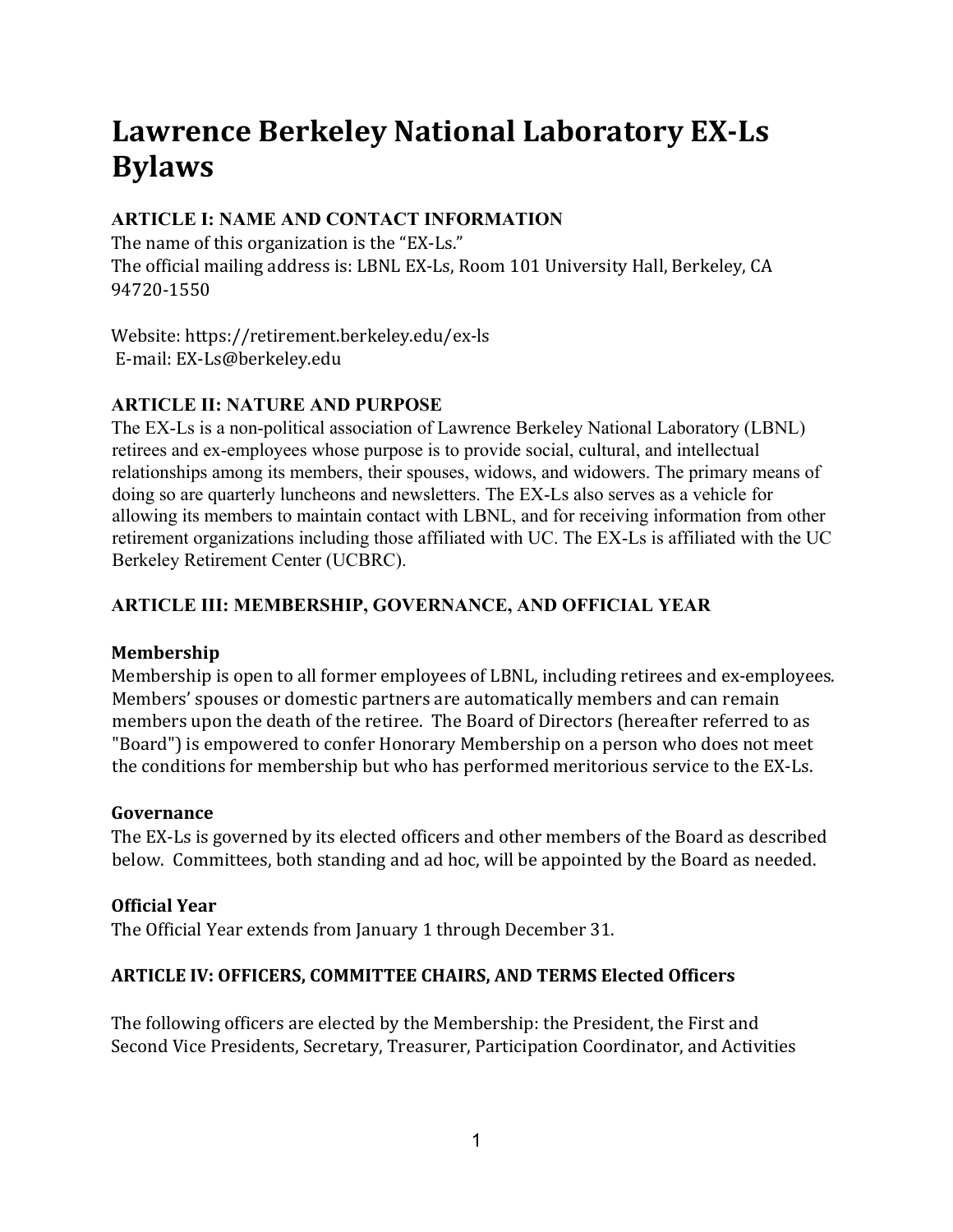Coordinator, all of whom shall serve without compensation. The Treasurer and Participation Coordinator positions may be held by the same person, in which case that person has only one vote.

### **Appointed Officer**

The Newsletter Editor is appointed by the Board.

#### **Committees**

The Executive Committee, chaired by the President is the only standing committee. Other committees constituted as needed include: Luncheon Speaker Committee, chaired by the First Vice President; the Participation Committee, chaired by the Participation Coordinator; and the Activities Committee, chaired by the Activities Coordinator. The size of each committee, other than the Executive Committee, shall be determined by the committee Chair. Committee members shall be appointed by the respective chairs, subject to approval by the board, and shall serve at the discretion of the chair.

a) The Executive Committee consists of all currently serving elected officers (i.e., President, First and Second Vice Presidents, Secretary, Treasurer, Activities Coordinator, and Membership Coordinator) plus the Immediate Past President. The Executive Committee shall serve as the principal liaison body with the Laboratory and the UC Berkeley Retirement Center (UCBRC). It may act on behalf of the organization between Board meetings.

b) The Luncheon Speaker Committee shall solicit speakers for the quarterly luncheons and prepare and maintain a list of candidates for consideration by the First Vice President.

c) The Participation Committee shall assist the Participation Coordinator in outreach to new retirees and other former employees of the Laboratory, in responding to general questions from the membership, in soliciting input from the membership at the quarterly luncheons, tracking participation of attendees and encouraging retirees to attend EX-Ls activities, and in maintaining necessary membership records.

d) The Activities Committee shall assist the Activities Coordinator in soliciting membership input on possible activities, in liaising with UCBRC (University of California Berkeley Retirement Center) and with other UC retiree organizations on possible joint activities, in selecting those activities to pursue, and in making the necessary arrangements for those activities that are selected.

e) As needed, the Board may constitute new ad hoc committees to address issues of importance to the organization. The chair of each ad hoc committee shall be appointed by the Board; committee members may be appointed by the Board or left to the discretion of the committee chair. These ad hoc committees will be reviewed on a yearly basis for relevance to EX-Ls interests and will be continued or disbanded, as appropriate.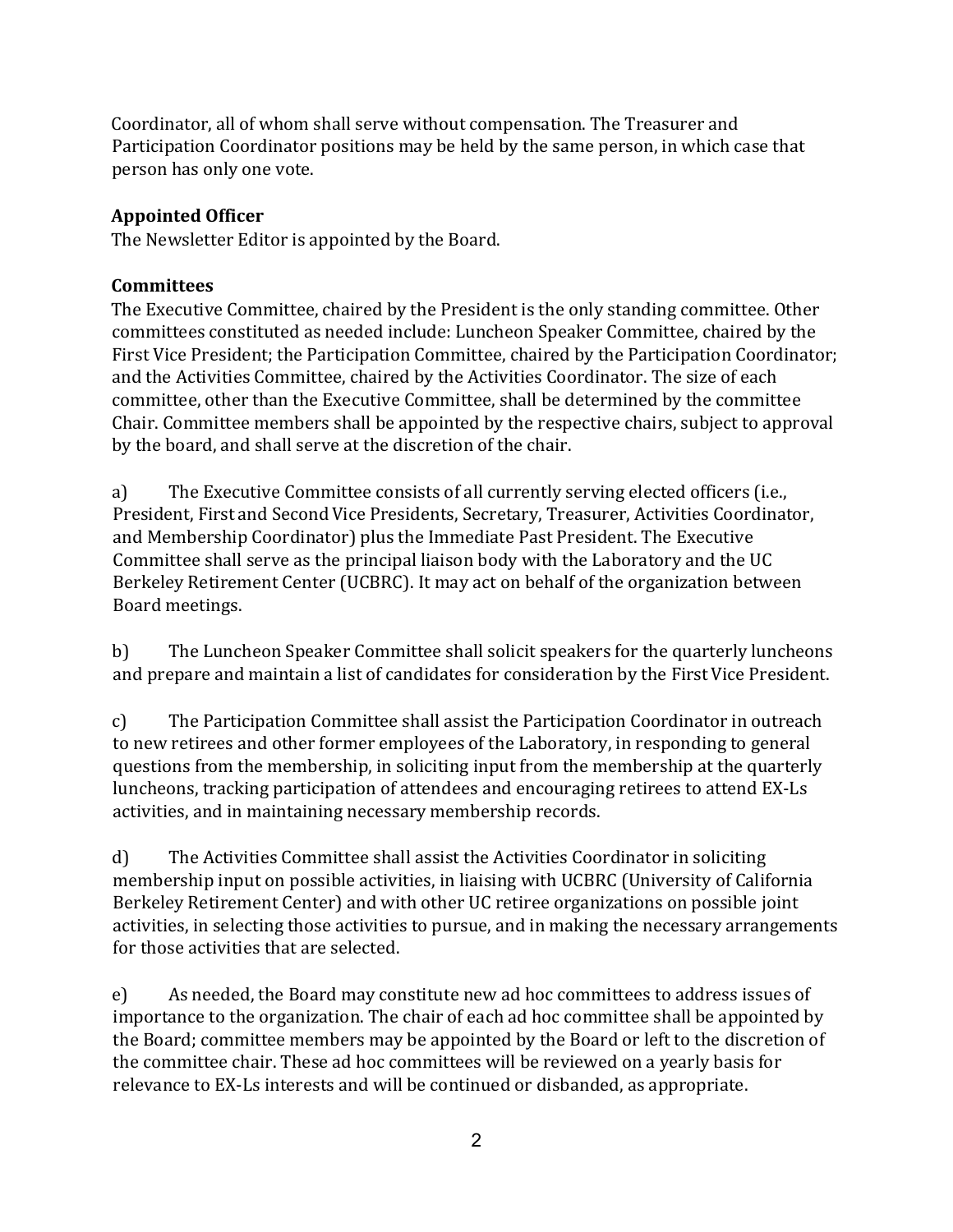#### **Terms of Office**

A Term extends for one year starting January 1 and ending December 31. The President, First Vice President, and Second Vice President serve for one full Term in these offices. For the following Term, the First Vice President normally becomes the nominated candidate for President, and the Second Vice President normally becomes the nominated candidate for First Vice President.

Any officer serving a partial term (due to being appointed to fill a vacancy) is eligible to be nominated to serve in that office the following full term.

The Secretary, Treasurer, Participation Coordinator, and Activities Coordinator serve one term with no limit on the number of terms that can be served.

The Newsletter Editor serves one term with no limit on the number of terms that can be served. 

Ad hoc committee chairs and committee members serve at the pleasure of the Board, with no limit on their duration of service as long as their committees remain in existence.

#### **Election and Vacancies**

Elected Officers are chosen at the Annual Election Meeting in conjunction with the Fall luncheon as described in Articles VI and VIII.

Appointed Officers and Chairs and members of committees are appointed or reappointed by Board action at the first Board meeting of the year.

If any Board position other than President becomes vacant, the President may make an interim appointment, valid until the next Board meeting, at which time the Board shall confirm the interim appointment or appoint another person to fill out the term. If the position of President becomes vacant, the First Vice President shall fill out the remainder of the term as President, and the Second Vice President shall fill out the remainder of the term as FirstVice President. 

Vacancies in Board positions not filled by interim appointment are filled by action of the Board at a regularly scheduled or a specially called meeting at which a quorum is present. Persons so elected complete the current term for the position they are filling.

## **ARTICLE V: POWERS AND DUTIES OF OFFICERS**

**President** – is the chief administrative officer, chairperson of the Board, and official liaison between the organization and LBNL management. The President maintains the EX-Ls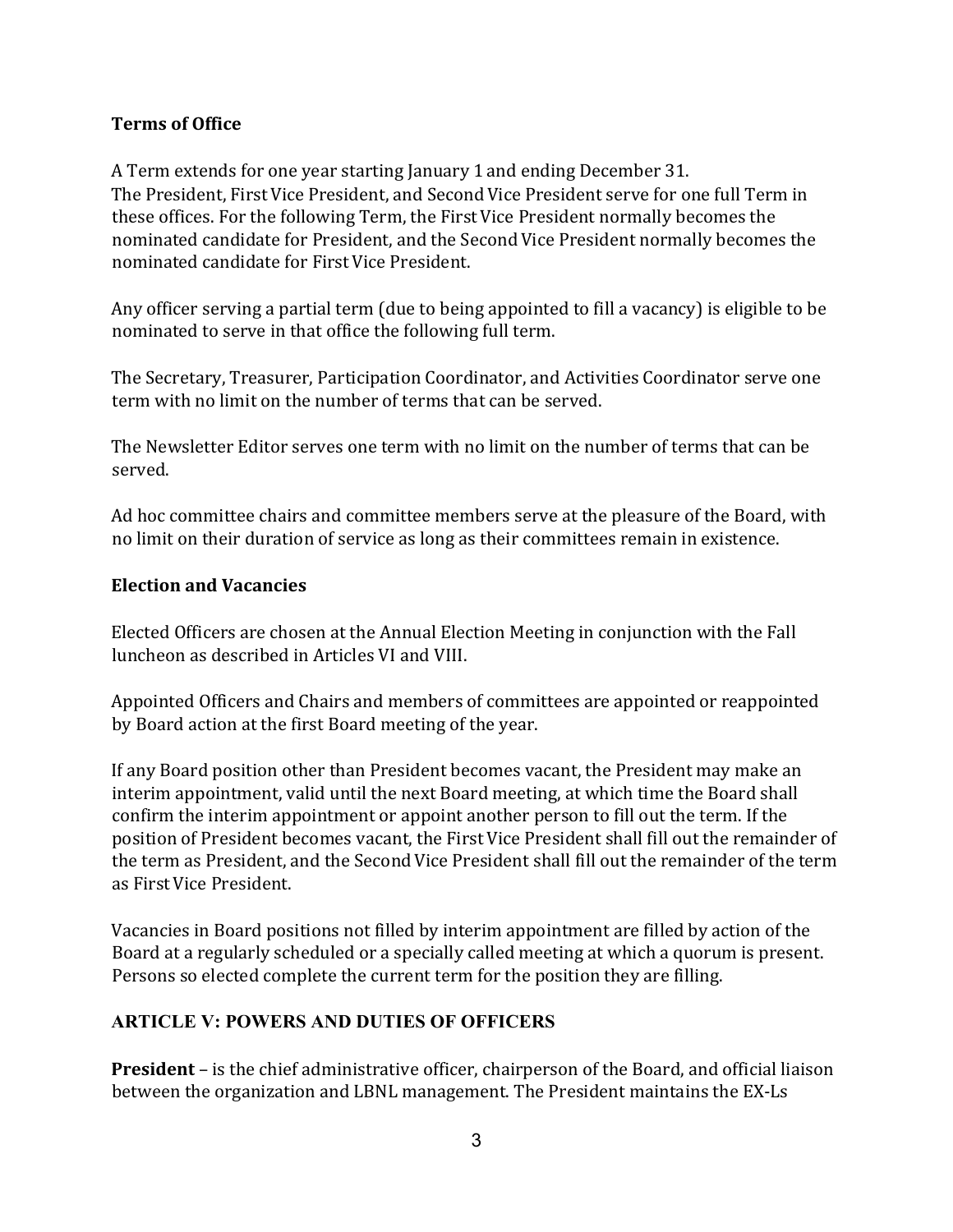Bylaws and policies, and ensures that all members of the Board have complete and accurate copies thereof. The President sees that all policies and decisions of the Board are carried out, and oversees the appointment of committee chairpersons. Except as specified below, the President presides at all Board meetings and General Membership meetings. In addition, the President is responsible for writing the annual EX-Ls' report to the LBNL Director and for maintaining copies of other key official correspondence as defined in the EX-Ls' Policy on Essential Documents. The President is responsible for the quarterly "President's Message" for inclusion in the Newsletter and also serves as a member of the UC Berkeley Retirement Center Advisory Board. The latter term starts in September to coincide with the academic year.

**First Vice President** – may, upon request of the President, assist the President with liaison activities between LBNL and the EX-Ls. The First Vice President is responsible for identification and invitation of Speakers for the quarterly luncheons, and also for ensuring that a summary of each luncheon talk is prepared for inclusion in the Newsletter. The First Vice President will assume the powers and duties of the President in case that officer is absent or unable to act. In addition, the First Vice President maintains the Cumulative List of Luncheon Speakers and Topics in accordance with the EX-Ls' Policy on Essential Documents. 

**Second Vice President** – serves as Chairperson of the Nominating Committee, and will assume the powers and duties of the President in case both the President and the First Vice President are absent or unable to act. The Second Vice President also serves as Executive Committee liaison to the Newsletter Editor.

**Secretary** – records and distributes the minutes of all meetings of the Board and, if relevant, of business transacted at General Membership meetings. The Secretary maintains the official files, records, and documents of the organization in accordance with the EX-Ls' Policy on Essential Documents.

**Treasurer** – is responsible for all funds of the organization, their collection, and disbursement. The Treasurer manages all of the EX-Ls' financial accounts. The Treasurer will evaluate the financial status of the organization and make recommendations when needed. The Treasurer prepares financial reports for Board meetings and provides the Board at the first meeting of the year with a summary of the previous year's income and expenditures. 

**Participation Coordinator** – chairs the Participation Committee. Is responsible for updates on the retirement population and maintains the membership roster and membership statistics. Tracks participation of attendees and encourages retirees to attend EX-Ls activities. Works with the EX-Ls President and Board to encourage fund raising. Management of any lists containing private information on the members is handled in accordance with policies approved by the Board. In addition, in accordance with the EX-Ls' Policy on Essential Documents, the Participation Coordinator maintains copies of the Annual Directory of Members.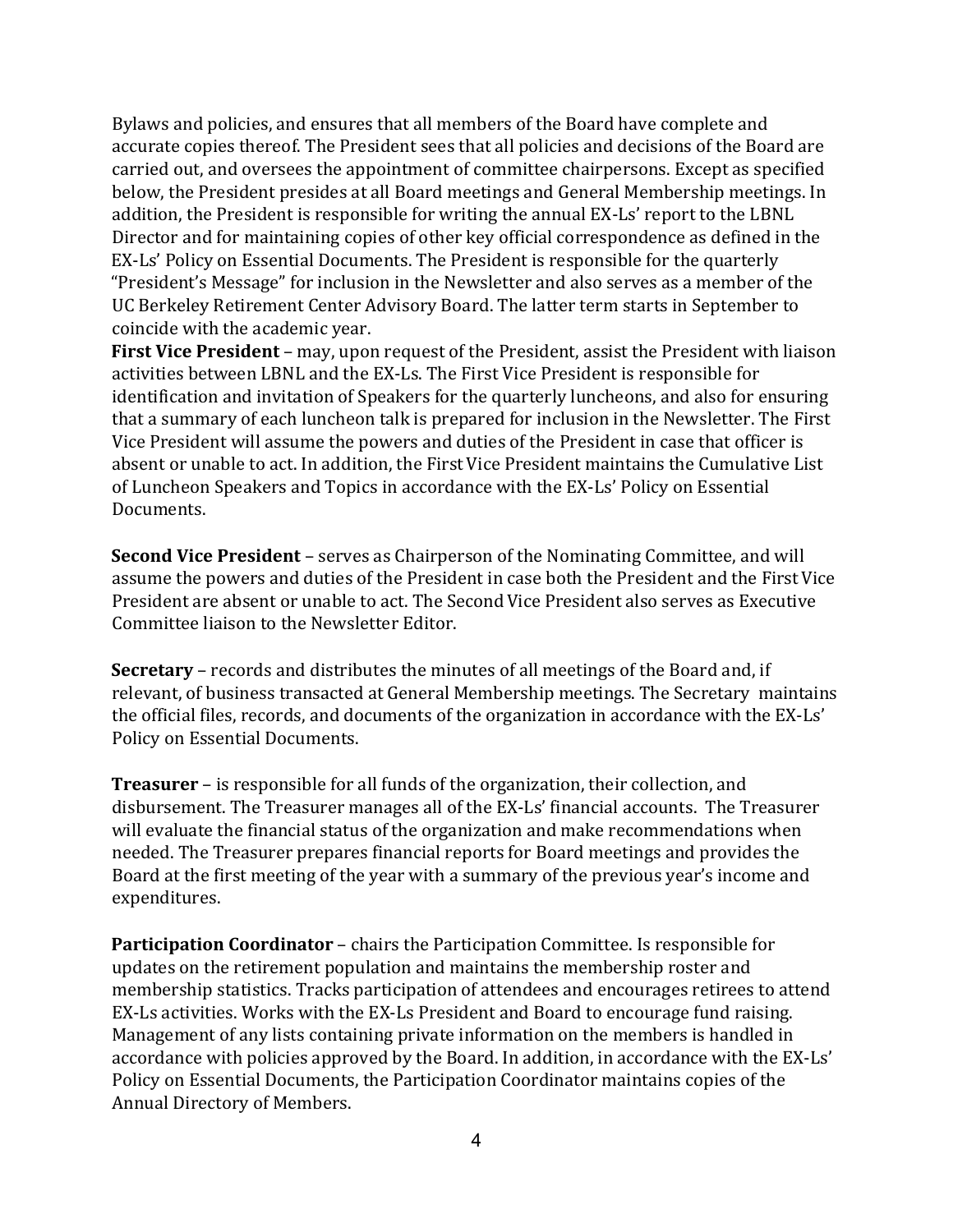**Activities Coordinator** – chairs the Activities Committee, which is responsible for coordinating and organizing activities involving the general membership, in particular the quarterly luncheons. In addition, in accordance with the EX-Ls' Policy on Essential Documents, the Activities Coordinator maintains a cumulative history of luncheon venues and arrangements.

**Newsletter Editor** – prepares four Newsletter editions per year. The Newsletter contains notification to the general membership regarding upcoming events such as luncheons and meetings, and other matters of importance to the general membership. The default distribution mechanism for the Newsletter is e-mail for all members who have an e-mail address on record, and US Mail for those members without e-mail addresses. Members may opt for US Mail delivery by written request to the Newsletter Editor.

## **ARTICLE VI: NOMINATING COMMITTEE AND ELECTION OF OFFICERS**

The Nominating Committee is chaired by the Second Vice President and must include at least two more members. This Committee is reconstituted every year and must be appointed by the Board.

The Nominating Committee is responsible for identifying candidates to fill vacancies in the list of elected officials for the following year.

The Board will select an official slate of candidates from the Nominating Committee's list. The President will present this slate at the general membership meeting described in Article VIII. The slate will be considered elected if it receives a majority of votes of the members present at this meeting.

Should the Board's slate not receive a majority of votes, a vote will be taken for each position to be filled, with the opportunity being given to receive nominations from the floor to compete with the Board's candidate. Each such nomination must be endorsed by no fewer than 1/5th of the members present. In such a case, the candidate receiving a simple majority of votes will be considered elected to the position.

## **ARTICLE VII: BOARD OF DIRECTORS**

## **Authority**

The EX-Ls Board of Directors represents and acts on behalf of the membership for the operation of the organization.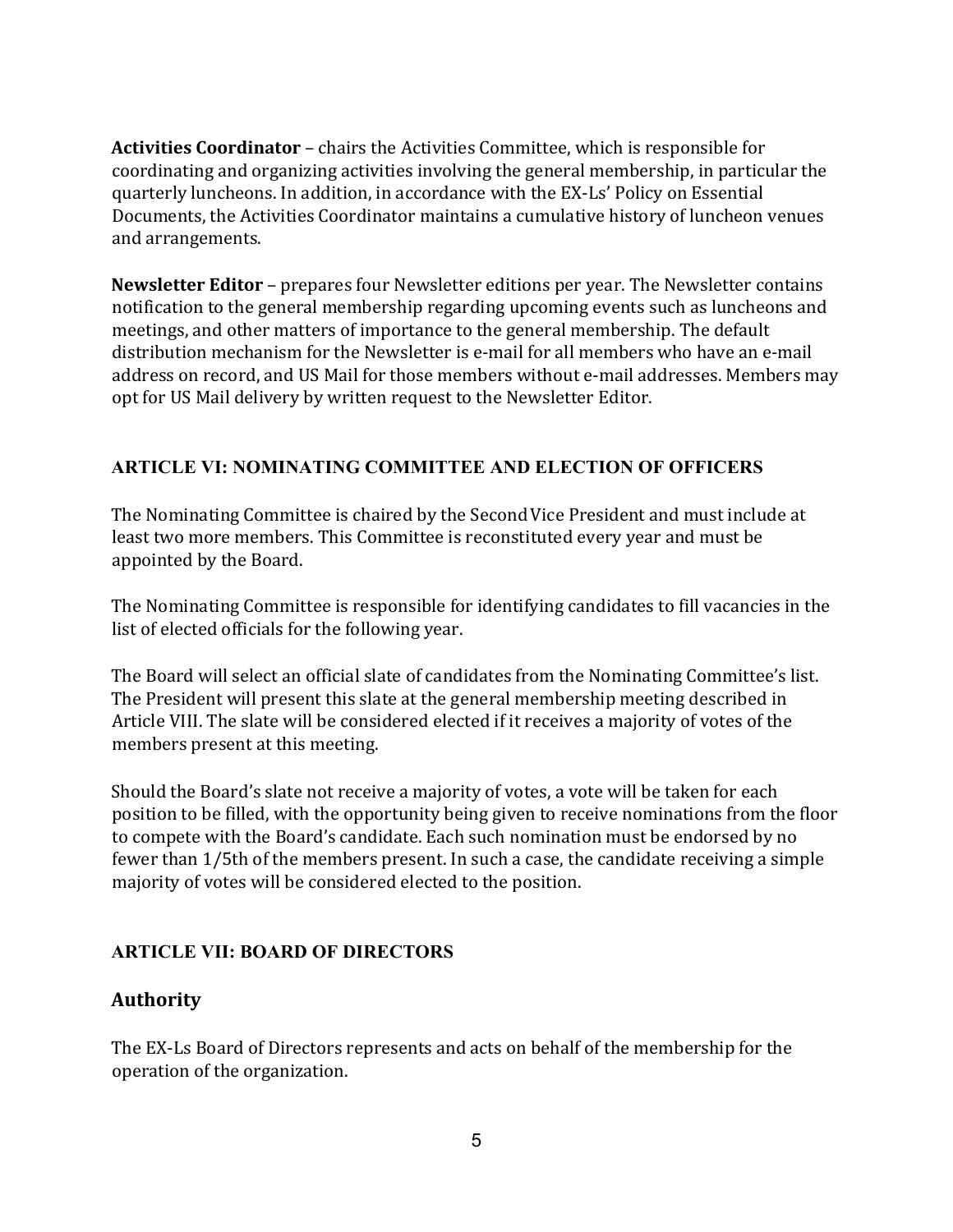### **Board: Membership**

The Board consists of four types of Members:

(a) Elected Officers forming the Executive Committee – comprising individuals holding the following offices: President, First and Second Vice Presidents, Secretary, Treasurer, Participation Coordinator, Activities Coordinator, and Immediate past President.

(b) Appointed officers and committee chairs.

(c) Emeriti: Elected or Appointed Board members who have served at least three years on the Board and whose terms of office have expired, but who wish to remain active in the affairs of the EX-Ls. Emeritus status continues until the member voluntarily withdraws, by written notification to the President, or is incapable of serving owing to health issues.

(d) Liaison persons, comprising representatives of/to organizations with whom  $EX-Ls$ has interests or close ties, falling into two classes:

 $i)$  Non-member liaison representatives from organizations that EX-Ls is particularly close to, including but not limited to LBNL and the UC Berkeley Retirement Center. The Board will invite organizations with which it wishes to share this relationship to provide the name of their liaison person. Terms for nonmember liaison representatives are determined by the organizations that provide these representatives.

ii) Member liaison representatives to organizations with whom the EX-Ls wishes to maintain contact. CUCRA (Council of University of California Retiree Associations), and AROHE (Association of Retirement Organizations in Higher Education) are examples of such organizations. Also included would be our representative(s) to the UC Berkeley Retirement Center Advisory Board, in response to this organization's invitation for us to nominate up to two representatives. Member liaison representatives are appointed by the Board for one-year terms, with no limit on the number of terms that can be served.

## Board: Voting rights and Quorum

During formal Board meetings, all elected, appointed, emeriti members, and member liaison representatives present are entitled to vote, one vote per person regardless of the number of positions or offices this person may hold. Non-member liaison representatives do not have voting rights.

Proxy votes: No proxy votes will be accepted for Board members who are not present.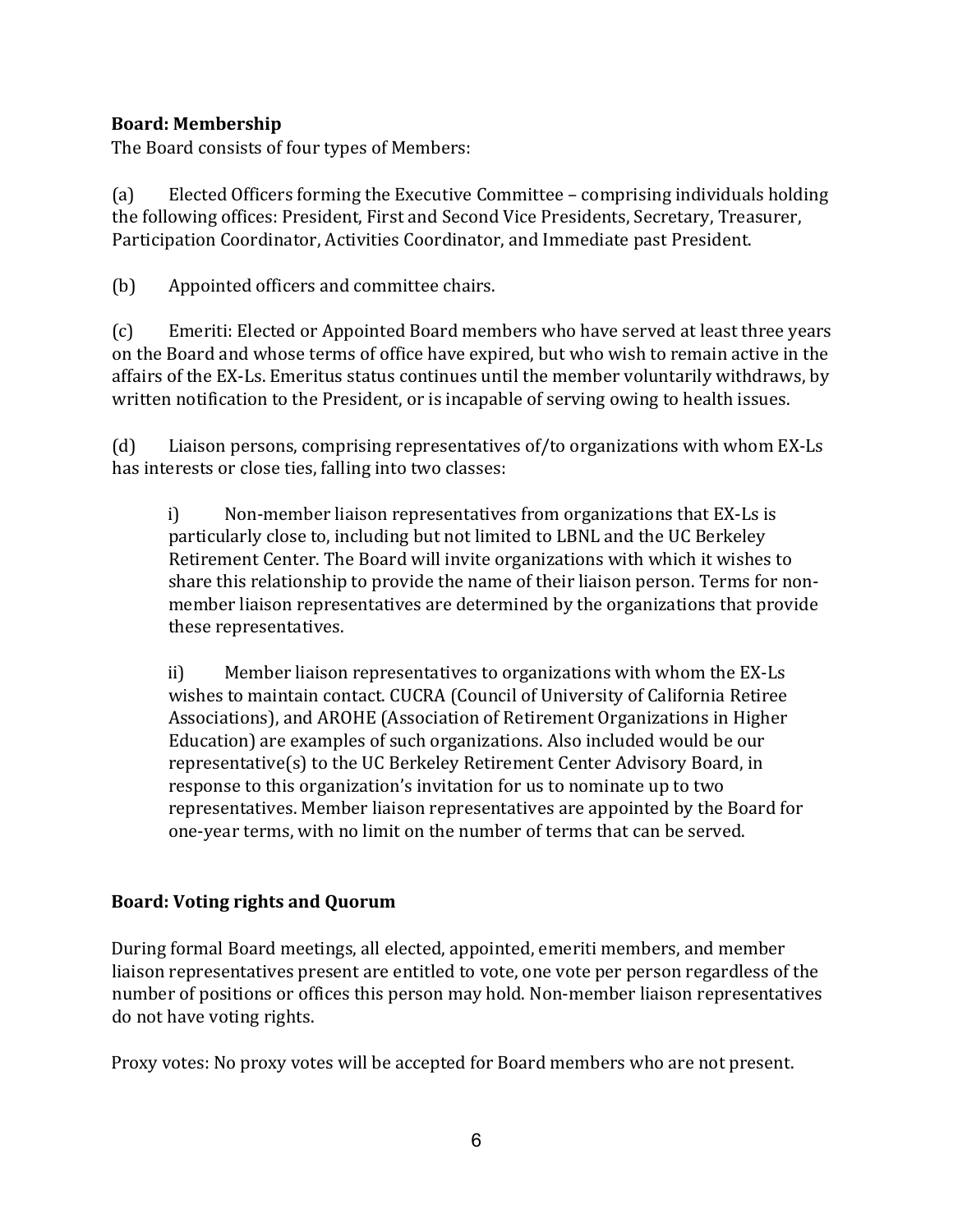Majority: Defined as greater than 50% of the voting Board members present at the meeting in which the vote is taken.

Quorum: To constitute a quorum, at least four persons holding elected office must be present and one of those must be either the President or a Vice President.

In the absence of a quorum, no official business can be completed; however, business requiring a vote may be completed after the meeting by a poll of the entire Board conducted by the President via an e-mail, telephone or postal mail ballot. A majority of votes returned within an appropriate time frame and/or recorded by the President will be sufficient to pass the measure. The President must prepare a summary document detailing the matter and any discussions pertaining to it, and will distribute this via e-mail to all Board members. A hard copy of this summary, and hard copies of any e-mail discussions and of the voting tally will be collected by the Secretary and become part of the official Minutes of the meeting at which the topic was introduced.

#### **Board: Meetings**

The Board of Directors meets at least four times per year, dates to be synchronized with the schedule of membership luncheons to allow for adequate preparation for these membership gatherings. Other meetings of the Board can be called by the President to discuss and act on special business matters.

Board meetings are considered "open" meetings. Members of the organization are invited to attend Board meetings as non-voting observers. Non-member guests can also be invited to attend should their participation be relevant to issues being discussed at the meeting.

## **Board: Powers and Duties**

Consistent with the purposes of the organization, the Board:

Establishes policies in areas of importance to the membership;

Establishes its own rules of procedure, using Robert's Rules of Order as a reference;

Performs reviews of these Bylaws at least triennially and takes action to update them as appropriate through the process described in Article  $X$ ;

Evaluates internal and external factors of relevance to its membership and conveys relevant information to the membership.

Coordinates and organizes participation, where appropriate, in LBNL sponsored employee activities such as the annual retiree reception.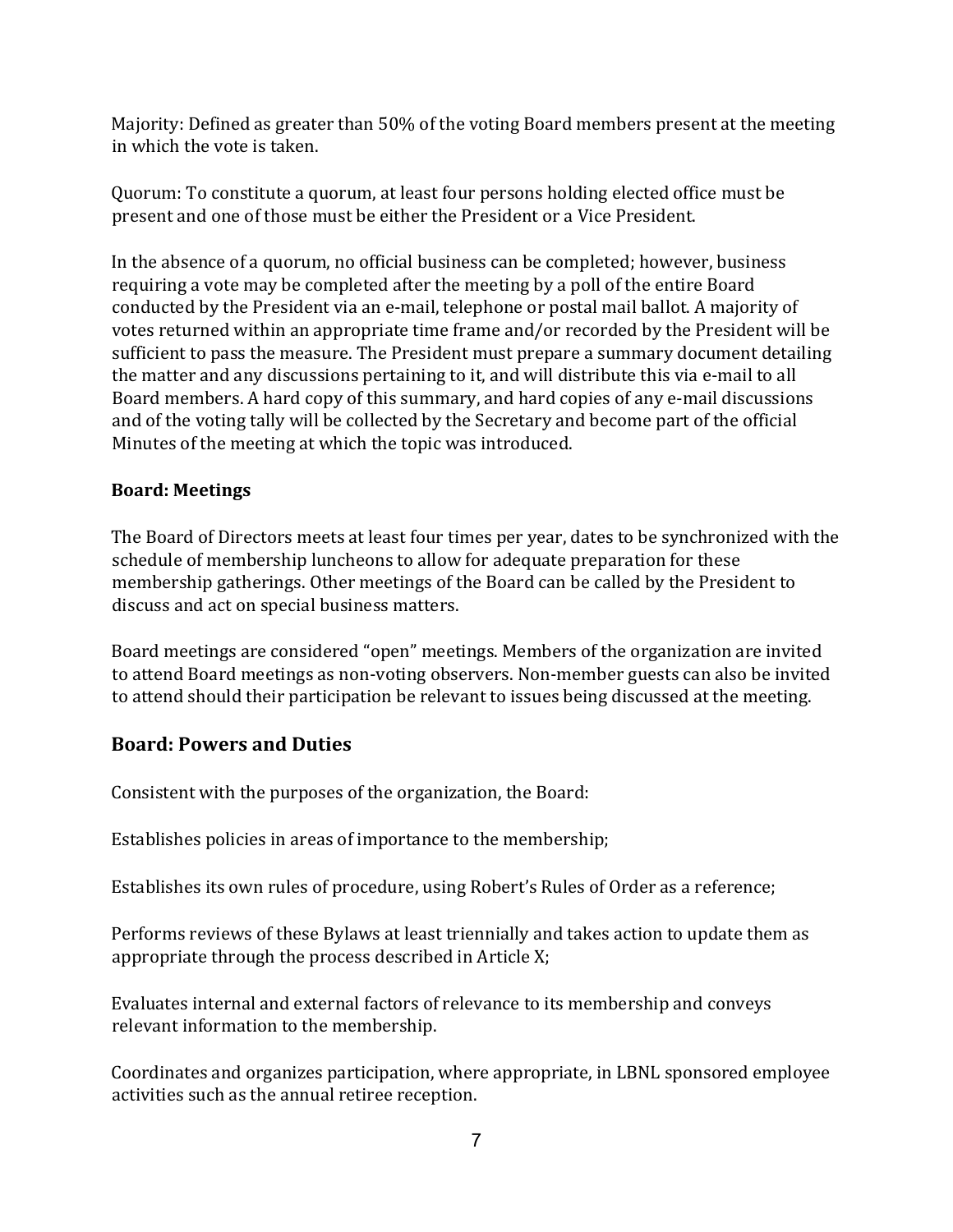#### **Executive Committee: Interim Actions**

Should an issue arise between Board meetings that in the opinion of the President merits action before the next Board meeting, the President may convene a meeting of the Executive Committee, either in person or electronically, to discuss the issue and possibly take action. For such action to be valid, the Executive Committee meeting must include a quorum, as defined above. Appropriate minutes of the meeting shall be prepared and presented at the next regular Board meeting. All actions taken in such Executive Committee meetings shall be valid unless rejected by the full Board at a subsequent regular or specially-called meeting.

#### **ARTICLE VIII: GENERAL MEMBERSHIP MEETINGS**

#### **Frequency**

The EX-Ls holds one General Membership meeting a year, normally in conjunction with the fall luncheon, at which the elected officers for the coming year are elected. Special meetings may be called by the Board as required. In such a case, the entire membership shall be notified by e-mail except those who have opted for US Mail delivery of the Newsletter, who shall be notified be US Mail, specifying the purpose and agenda of the special meeting, at least two weeks in advance of the meeting. Thirty non-Board members constitute a quorum at any general membership meeting.

#### **Notice**

Notice of the General Membership meetings, whether regular or specially called, must be distributed in writing to the entire membership at least two weeks prior to the scheduled date of the meeting. The EX-Ls' Newsletter is normally the mechanism used to meet this requirement.

#### **ARTICLE IX: FINANCES**

There are no annual dues but voluntary contributions are made by members. All funds received from the membership or otherwise must be deposited in a commercial bank. Disbursement is made by the Treasurer. In the absence or incapacity of the Treasurer, disbursement can be made by the President or the First Vice President. If the amount exceeds \$1200 it must be authorized by the President or First Vice President.

#### **ARTICLE X: AMENDMENTS**

Amendments to these Bylaws may be proposed by a Board member at a regular Board meeting or by petition signed by 25 members in good standing at any general membership meeting. When amendment(s) are presented, or, in any case, for the required triennial